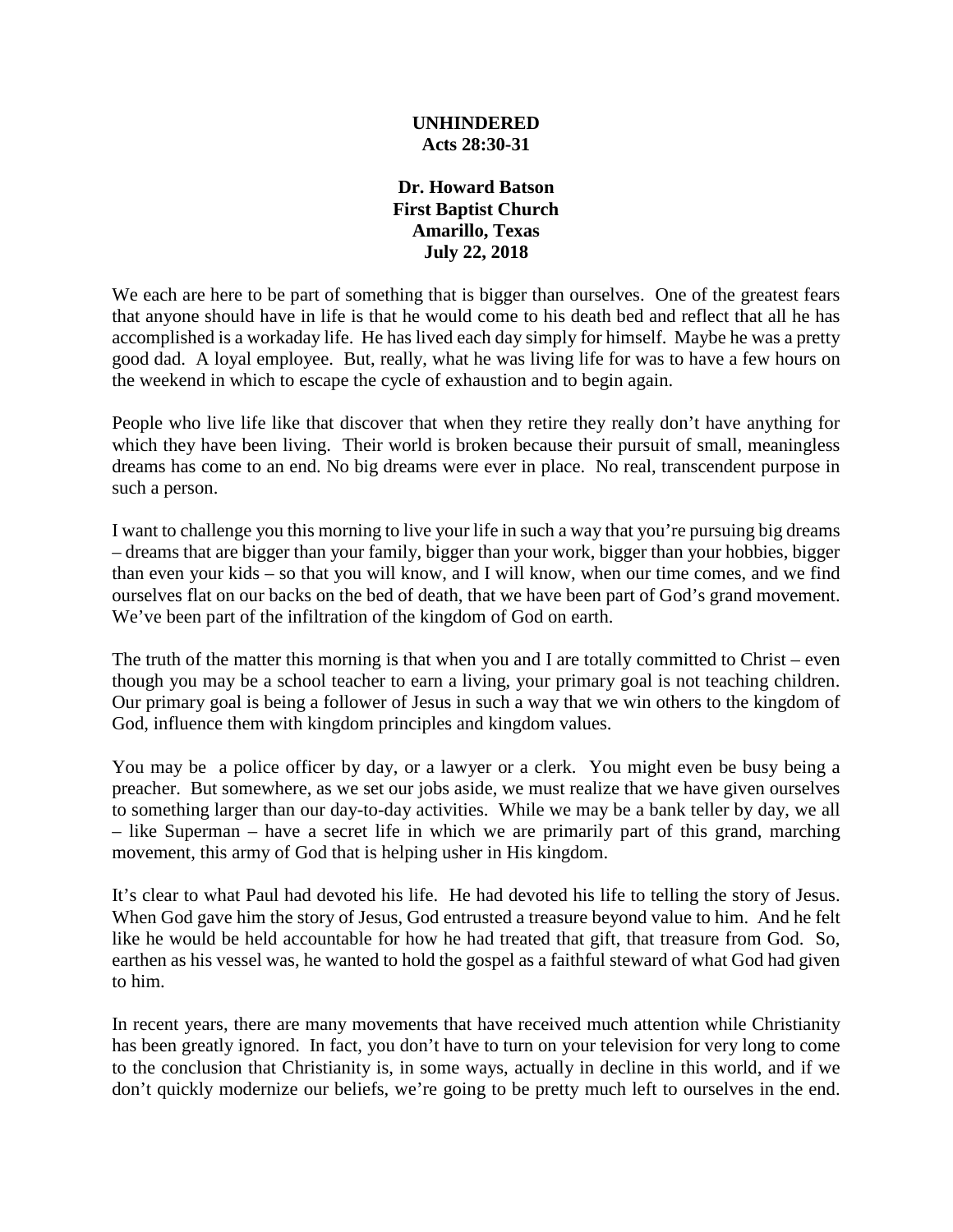Others are even trumpeting that Christianity is dead, irrelevant. No longer a helpful perspective by which to see life.

In fact, if you watch the world news you might quickly come to the conclusion that the Islamic faith will soon take over the world. Samuel Huntington has said, "We know that Islam is the religion of the developing world and that the population is rapidly growing in Africa and Asia. Therefore, and I quote," says Samuel Huntington, "in the long run Muhammad wins out." In fact, he argues that in about 25 years we will see a major shift of a worldview from Christianity to the Islamic faith.

Is that really so and how is Christianity faring around the world? And are we really part of something bigger than ourselves?

In our text today, we find the Apostle Paul in prison. Yes, you might stop the messenger, but you cannot stop the message. And although he is in prison, he is preaching the gospel.

I have always been fascinated with the last word in the Acts of the Apostles. It just struck me one day when I was reading this wonderful book of the history of the movement of God. Paul is preaching the kingdom of God and teaching concerning the Lord Jesus Christ with all openness. And then that last word. "Unhindered."

In reality, we know that Paul has suffered so much for the kingdom of God. He who had once persecuted Christians, until he saw that bright light on the road to Damascus, was now being persecuted. We certainly can't be surprised by that because even upon the event of Paul's conversion, God said, "I will show Paul how much he must suffer for my name's sake" (Acts 9:16). On the road to Damascus, he's the chief enemy of the gospel, of the word of God. But God has a divine visit with Paul. Paul sees a vision of the crucified and resurrected Lord. And God later said, "I will show Paul how much he is going to suffer for my name's sake." And the one who is the chief enemy of the gospel preaches the gospel at the end of the book – unhindered.

I could go through the long list – and I'll do it in the briefest of ways. Hear the words of Paul himself, as he looks back over his life.

In 2 Corinthians 11:23-29, he says,

Are they servants of Christ? I more so; in far more labors, in far more imprisonments, beaten times without number, often in danger of death.

Five times I received from the Jews thirty-nine lashes.

Three times I was beaten with rods, and once I was stoned, three times I was shipwrecked, a night and a day I have spent in the deep.

I have been on frequent journeys, in dangers from rivers, dangers from robbers, dangers from my countrymen, dangers from the Gentiles, dangers in the city, dangers in the wilderness, dangers on the sea, dangers among false brethren;

I have been in labor and hardship, through many sleepless nights, in hunger and thirst, often without food, in cold and exposure.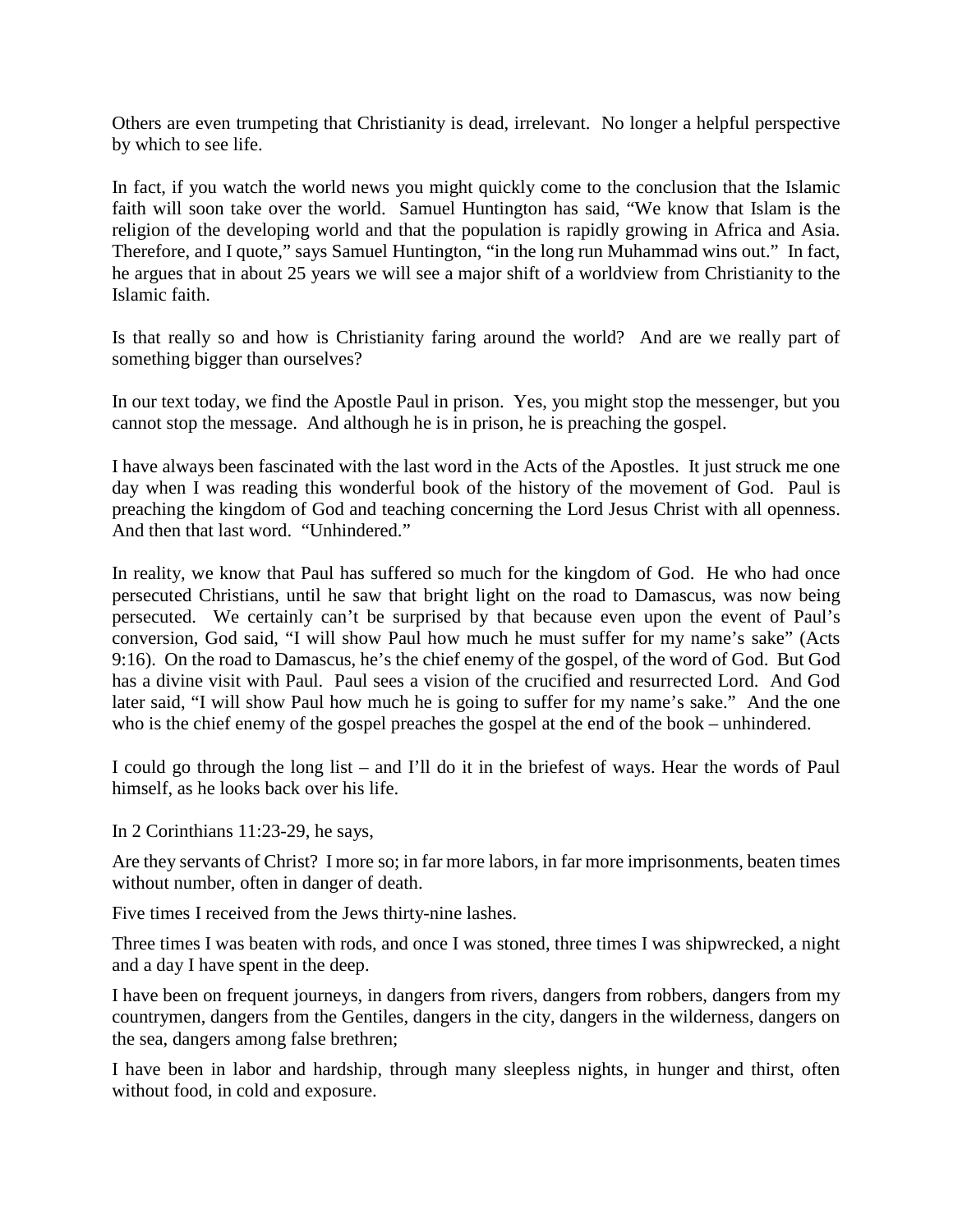And apart from such external things, there is the daily pressure upon me of concern for all the churches.

Who is weak without my being weak? Who is led into sin without my intense concern?"

He basically summarizes the Acts of the Apostles where we learn about those imprisonments. In Acts, we read about him being stoned and left for dead, whipped, and shipwrecked. Indeed, he did suffer for the sake of God – he who was once inflicting suffering against God.

While the messenger suffered, the message is unhindered. In the end, God said to Paul, "I'm going to put you in Rome to preach the gospel there, just like you did at Jerusalem." And that's exactly what happens. "Unhindered."

What is exciting today is that we're part of a global church, a worldwide church. It's always been this way, and yet we've not quite realized it. Somehow thinking that we, as Americans, were the center of Christianity. Or Europeans thinking they were the center of Christianity.

There is an amazing shift that is taking place. There is an explosive growth of Christianity in Africa and Asia, in Latin America – sort of a southern, eastern shift. In just a few decades, Kinshasa, Buenos Aires, Addis Ababa, and Manila will replace Rome, Athens, Paris, London, and New York as the new focal points of the Christian church. The birthrates in Europe and North America are down. Put another way, we're not having a lot of children like we did during Colonial America when we had an explosive growth rate. And Europeans barely replace themselves.

But the world's population is growing. And it's growing in the global South. And as the population grows, Christianity is growing right along with it.

The world is changing. What we do as Baptists, and what we do as First Baptist Church of Amarillo in trying to impact the whole world is important. God has assigned us various tasks. Even this year, we are sending groups to Phoenix, Boston, Hungary, South Africa, and the Dominican Republic.

Sometimes we fail to see that we are a very important part of God's plan, but we need to put some emphasis on the word "part." God has always used this church in a magnificent way, way beyond what anyone could possibly predict. What I want you to hear today is that the gospel is being preached unhindered like it was in Paul's day.

Christianity is no longer first and foremost a western phenomenon. It's not just about Europe and America anymore. Christianity has moved, and we've been part of that movement. Our faith is on six continents where nations such as the Philippines now have a majority Christian population. We are part of a global faith, not a western faith.

There are more people who call Jesus Lord alive today than there has ever been in the history of the church. In fact, according to Jason Mandryk, evangelical Christianity is currently the fastest growing religious movement in the world today. In fact, he is so bold as to say, "Evangelical growth represents more than double the growth rate of the next closest religion, Islam, and more than triple the world's population growth rate." Our faith is truly prolific.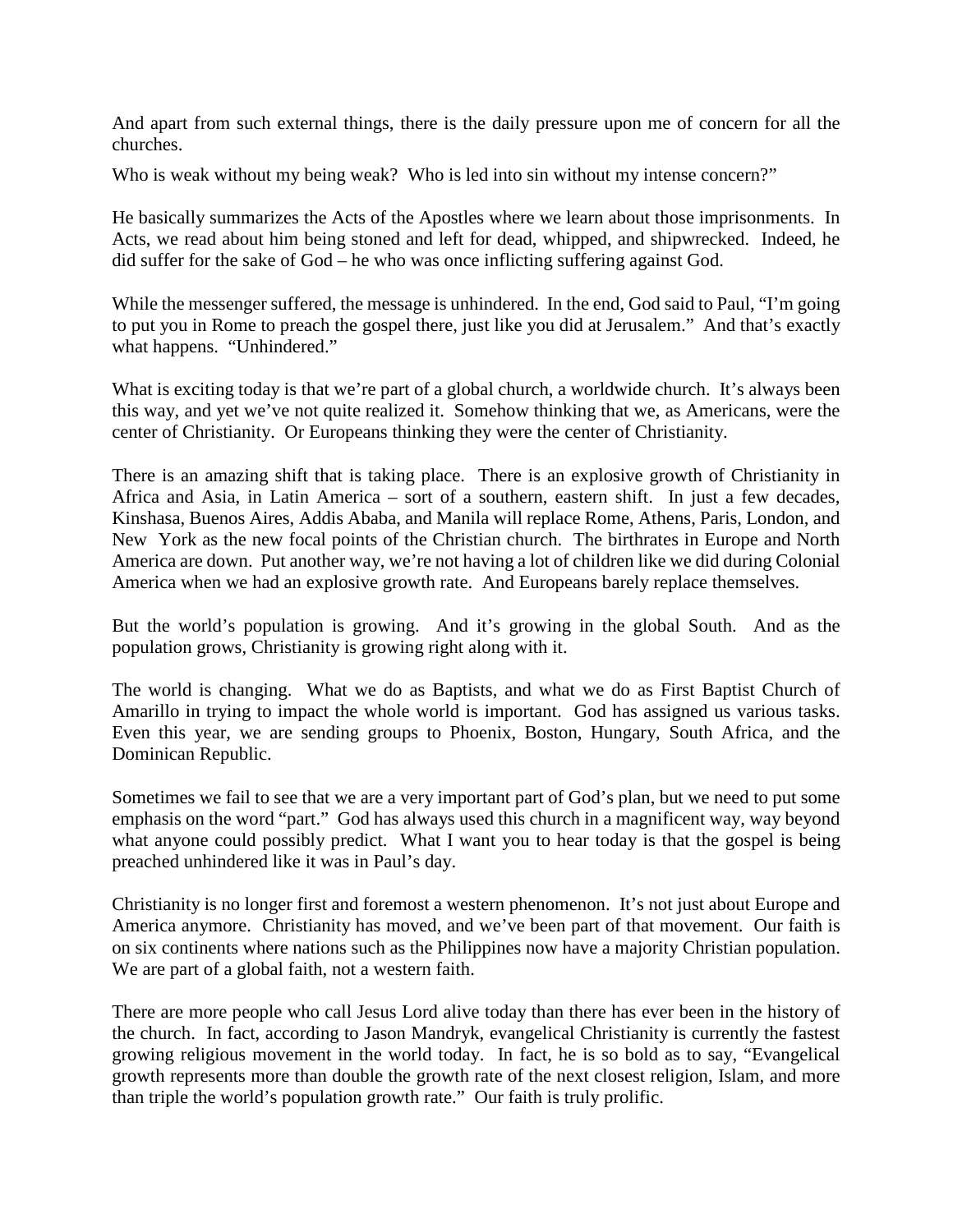In fact, you can say with certainty today that western Christians, that would be European or American Christians, now constitute a minority of the world's Christian church. At one point in world history, Christians in Europe represented 70% of the Christian population, and now they're down to around 20% or less.

Many of those who study the movement of Christianity say this is the most exciting time possible to be a follower of Jesus because of the global movements in Africa and Asia.

In fact, you may find it shocking, but today the other nations of the world send out as many missionaries as does the western church itself. The most efficient mission-sending nation is Mongolia. One out of every 222 believers in the Mongolian church serves on the mission field.

And one of the most unusual mission movements happening today is not missionaries to China, but missionaries from China.

Sometimes we think it all depends on us, when in reality, it all depends on God. It's called Back to Jerusalem Movement. It's emerging within China. It's a vision of the Chinese house churches to send as many as 100,000 bi-vocational kingdom workers into the nations lying south and west of them, retracing the ancient Silk Routes to Jerusalem. From the Great Wall of China to the gates of Jerusalem, the Back to Jerusalem movement will encounter the strongholds of Islam, Hinduism, and Buddhism. By some estimates, as many as 90% of the unreached people groups live on this Silk Route.

When it comes to missions, nothing would make me happier than to see the Chinese win, and win big as God has placed them strategically to reach the unreached for His kingdom.

And would you know that today the biggest and fastest growing churches in Europe are almost all planned by African believers?

An ominous tone was sounded by pastor Oscar Meriu, senior pastor of the Nairobi Chapel in Kenya, who named America the third largest mission field and the third largest pagan country in the world. We support missionaries in Africa, but I'd certainly welcome the Kenyans to come and reach the lost of America. African missionaries are found as far east as China and Japan and was far south and west as Brazil and Bolivia. In Europe, the five largest churches are led by Africans.

Korea alone now has the second-largest mission corps in the world. While the mission corps from Western Christianity grows at about 12% a decade, the mission corps from the non-Western Christian world has grown 210% in the single decade from 1990-2000. The number of Korean missionaries today stands at nearly 20,000 serving in 168 different countries.

We often send missionaries to Brazil. In reality, Brazil itself has missionaries working on every continent, sending about 5,000 missionaries in the year 2000.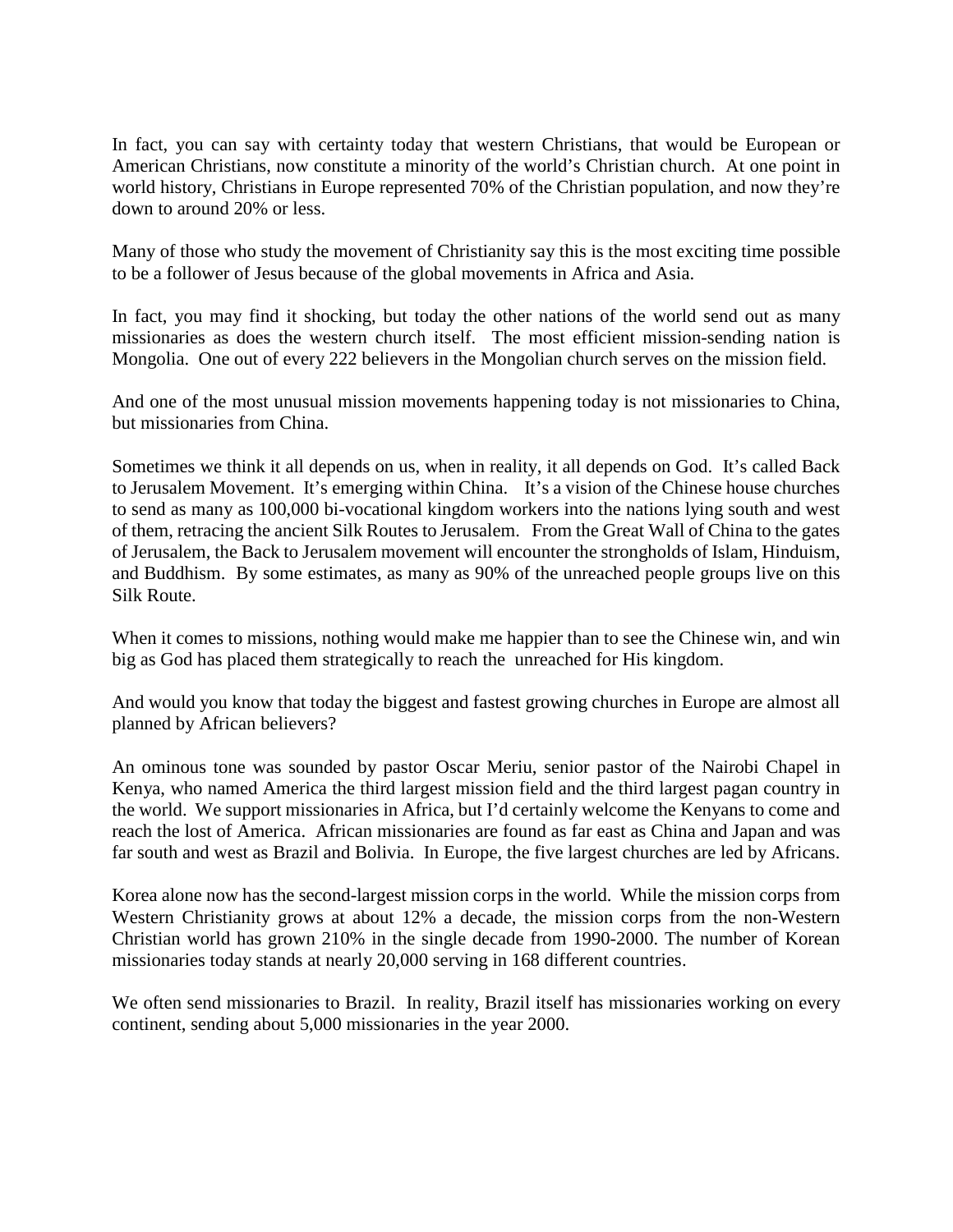Christianity is moving to the southern hemisphere. Sometime after 1980, Christians from the southern hemisphere outnumbered northern Christians for the first time since the 10th century. In moving southward, Christianity is in some ways returning to its roots.

If you want to visualize what an average Christian looks like, it's no longer the image of a European gentleman. Rather, "the average Christian is now a woman living in a village in Nigeria or a Brazilian slum." The new movement of Christianity is not made up of the resourceful western countries and peoples, but rather is made up of the poorest people on the planet, people who are the very edge of extinction. People who understand the stories of the Bible better than we can ever understand because we somehow have grown beyond our daily dependence on God for a provision of bread.

Let me give you some specific examples of what we are talking about. There's a missionary in China by the name of John Gates who is focusing and mobilizing the Chinese for missions in Pakistan. The Pakistanis love the Chinese and have a real desire to learn Chinese for business and trade. John takes the groups of Chinese along with westerners across the border from western China into the villages in the Himalayas of Pakistan. Teams have taught English, music, and oddly enough, marital arts. He has even taken mountain bikers to work in this area. Islamic extremists do not control this part of Pakistan, as these villages high in the mountains are cut off from the rest of the country.

Or then there's Peter Yang, a South Korean, who grew up being taught to hate North Korea and the North Koreans, but God has called him to minister them. He began going to North Korea in 1989. He started businesses in North Korea. He has several soy milk machines which provide nourishment for elementary school children, and now his machines feed 30,000 children a day. He has purchased 17 one-hour photo development stores in North Korea which gives him the right to travel in and out, and he can take small groups of Americans as tourists who also carry the gospel with them as they visit North Korea.

What's all this talk about missions around the world about? It's about the last word in the Act of the apostles. Acts ends with the word "unhindered." The gospel is being preached unhindered.

I'm not diminishing our involvement or your involvement. I'm telling you God is busy working around this planet with all sorts of peoples, and we need to join them. We need to realize that we are a part of all that God is doing. "One plants; another waters," says Paul, "but God always gives the increase."

What about you? Have you had a global vision? Have you patterned the passion of your heart after the Great Commission? Or have you and I bought into the workaday world of western culture in its worship of material things and soccer weekends to the point that we have lost the passion of the Koreans, the Chinese, or the Africans who have a heart for what matters.

At the end of the day, God will have his gospel preached "unhindered." Will we be part of His movement?

What is your life ordered around?